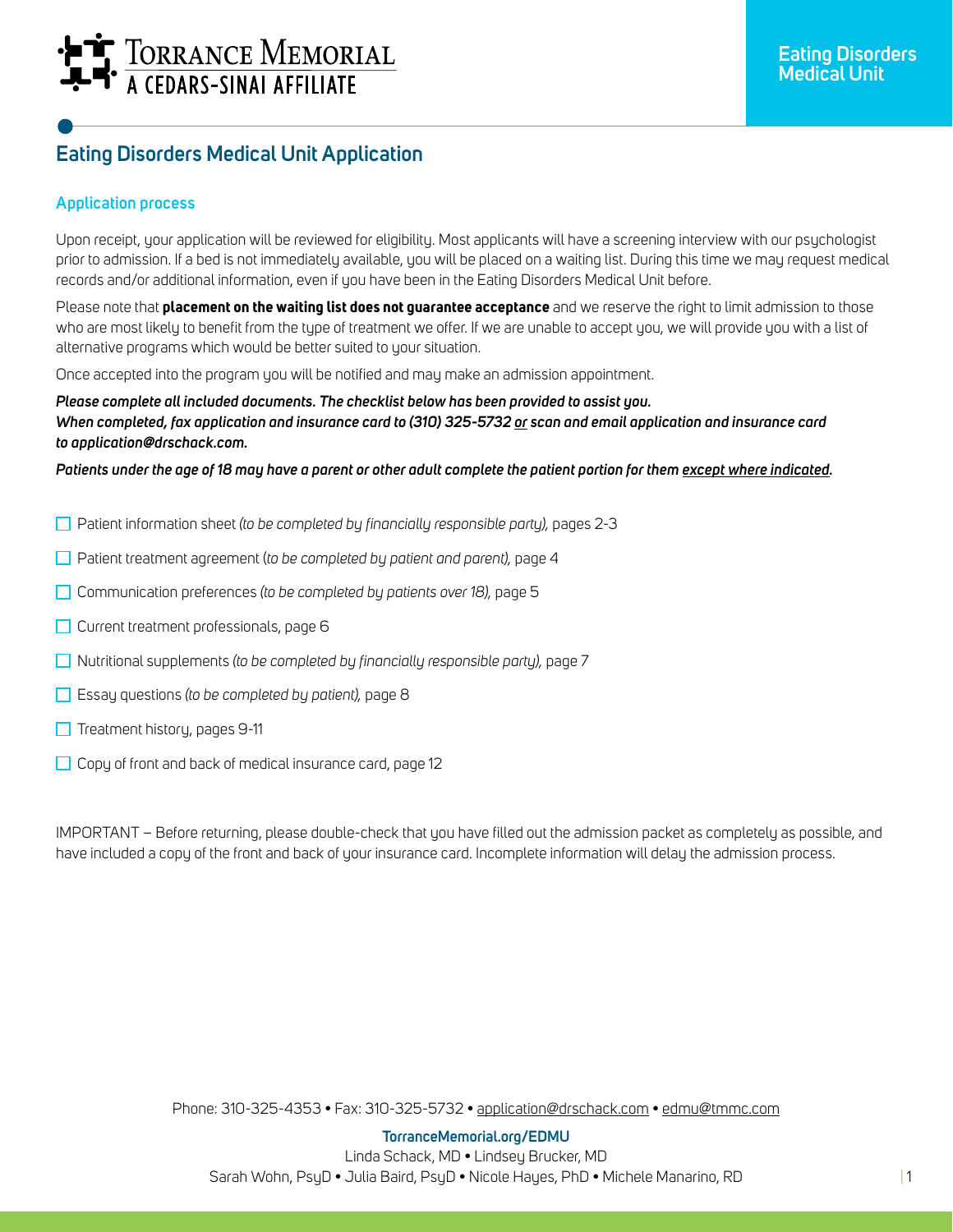

## **Eating Disorders Medical Unit Application**

| <b>Patient information</b><br>Please print clearly. |                                                                               |                                                                                    |                                                                                                                                                                                                                                      |  |
|-----------------------------------------------------|-------------------------------------------------------------------------------|------------------------------------------------------------------------------------|--------------------------------------------------------------------------------------------------------------------------------------------------------------------------------------------------------------------------------------|--|
|                                                     |                                                                               |                                                                                    |                                                                                                                                                                                                                                      |  |
|                                                     |                                                                               |                                                                                    |                                                                                                                                                                                                                                      |  |
|                                                     |                                                                               |                                                                                    |                                                                                                                                                                                                                                      |  |
|                                                     |                                                                               |                                                                                    |                                                                                                                                                                                                                                      |  |
|                                                     |                                                                               | Height: Current weight: Current weight: Network Contract Previous weight and date: |                                                                                                                                                                                                                                      |  |
|                                                     |                                                                               |                                                                                    |                                                                                                                                                                                                                                      |  |
|                                                     |                                                                               |                                                                                    | Home address: <u>example and the contract of the contract of the contract of the contract of the contract of the contract of the contract of the contract of the contract of the contract of the contract of the contract of the</u> |  |
|                                                     |                                                                               |                                                                                    |                                                                                                                                                                                                                                      |  |
|                                                     |                                                                               |                                                                                    |                                                                                                                                                                                                                                      |  |
| <b>Financially responsible party</b>                |                                                                               |                                                                                    |                                                                                                                                                                                                                                      |  |
|                                                     | Person financially responsible for cost of treatment.                         |                                                                                    |                                                                                                                                                                                                                                      |  |
|                                                     | $\Box$ If patient is responsible party, check this box and skip to Employment |                                                                                    |                                                                                                                                                                                                                                      |  |
|                                                     |                                                                               |                                                                                    | <u>Birthdate: Expansion of Birthdate:</u>                                                                                                                                                                                            |  |
|                                                     | Last                                                                          | First                                                                              | Middle initial                                                                                                                                                                                                                       |  |
|                                                     |                                                                               |                                                                                    |                                                                                                                                                                                                                                      |  |
|                                                     |                                                                               |                                                                                    | Home address: <u>example and the second contract of the second contract of the second contract of the second contract of the second contract of the second contract of the second contract of the second contract of the second </u> |  |
|                                                     |                                                                               |                                                                                    |                                                                                                                                                                                                                                      |  |
|                                                     |                                                                               |                                                                                    |                                                                                                                                                                                                                                      |  |

Phone: 310-325-4353 • Fax: 310-325-5732 • application@drschack.com • edmu@tmmc.com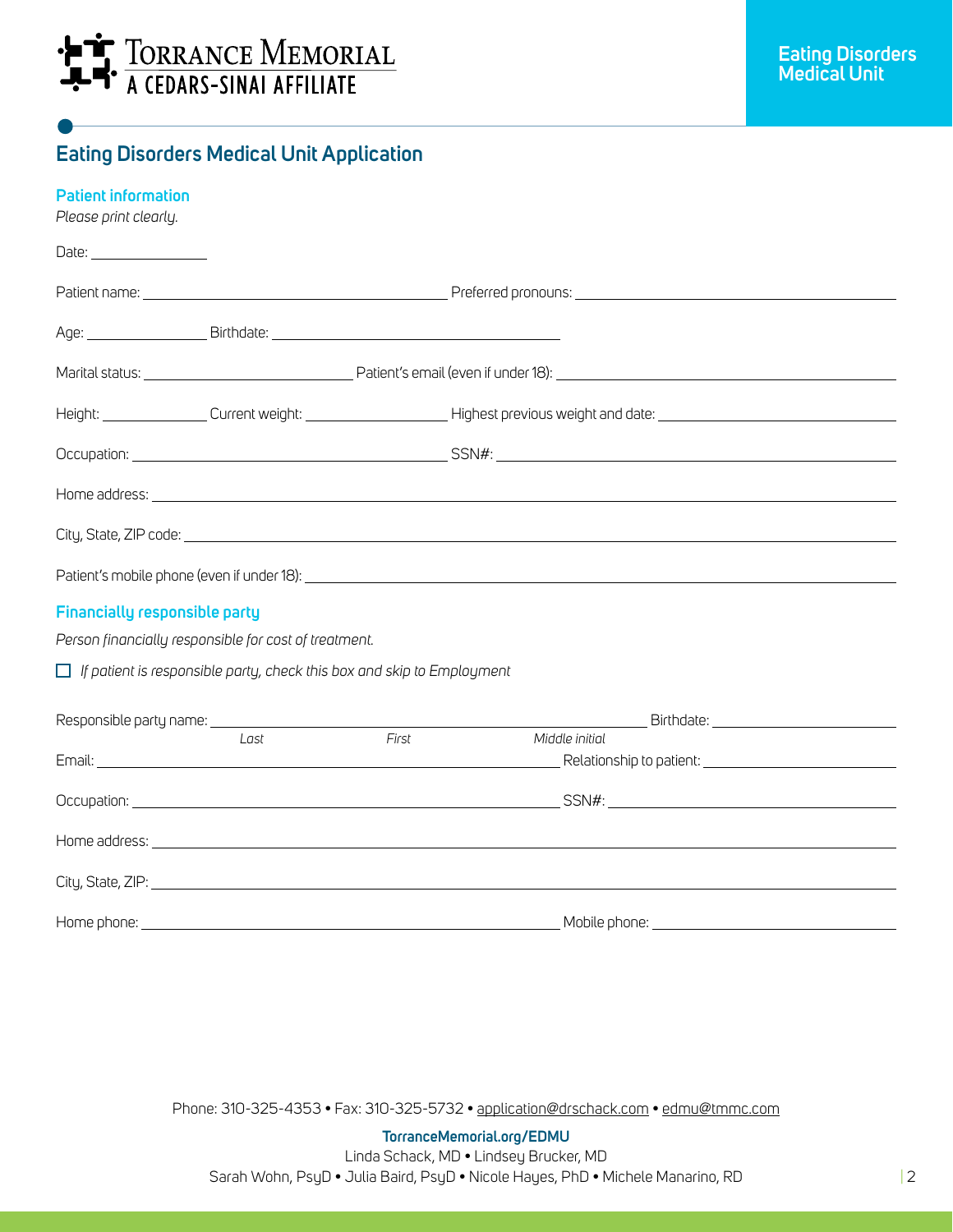

## **Eating Disorders Medical Unit Application**

### **Employment**

| Check one: $\Box$ Patient or $\Box$ Responsible party                 |                                           |  |
|-----------------------------------------------------------------------|-------------------------------------------|--|
|                                                                       |                                           |  |
|                                                                       |                                           |  |
|                                                                       |                                           |  |
| <b>Significant other</b>                                              |                                           |  |
| Check one: $\Box$ Second parent $\Box$ Spouse $\Box$ Domestic partner |                                           |  |
|                                                                       | Email: __________________________________ |  |
|                                                                       |                                           |  |
|                                                                       |                                           |  |
|                                                                       |                                           |  |
|                                                                       |                                           |  |
|                                                                       |                                           |  |

Phone: 310-325-4353 • Fax: 310-325-5732 • application@drschack.com • edmu@tmmc.com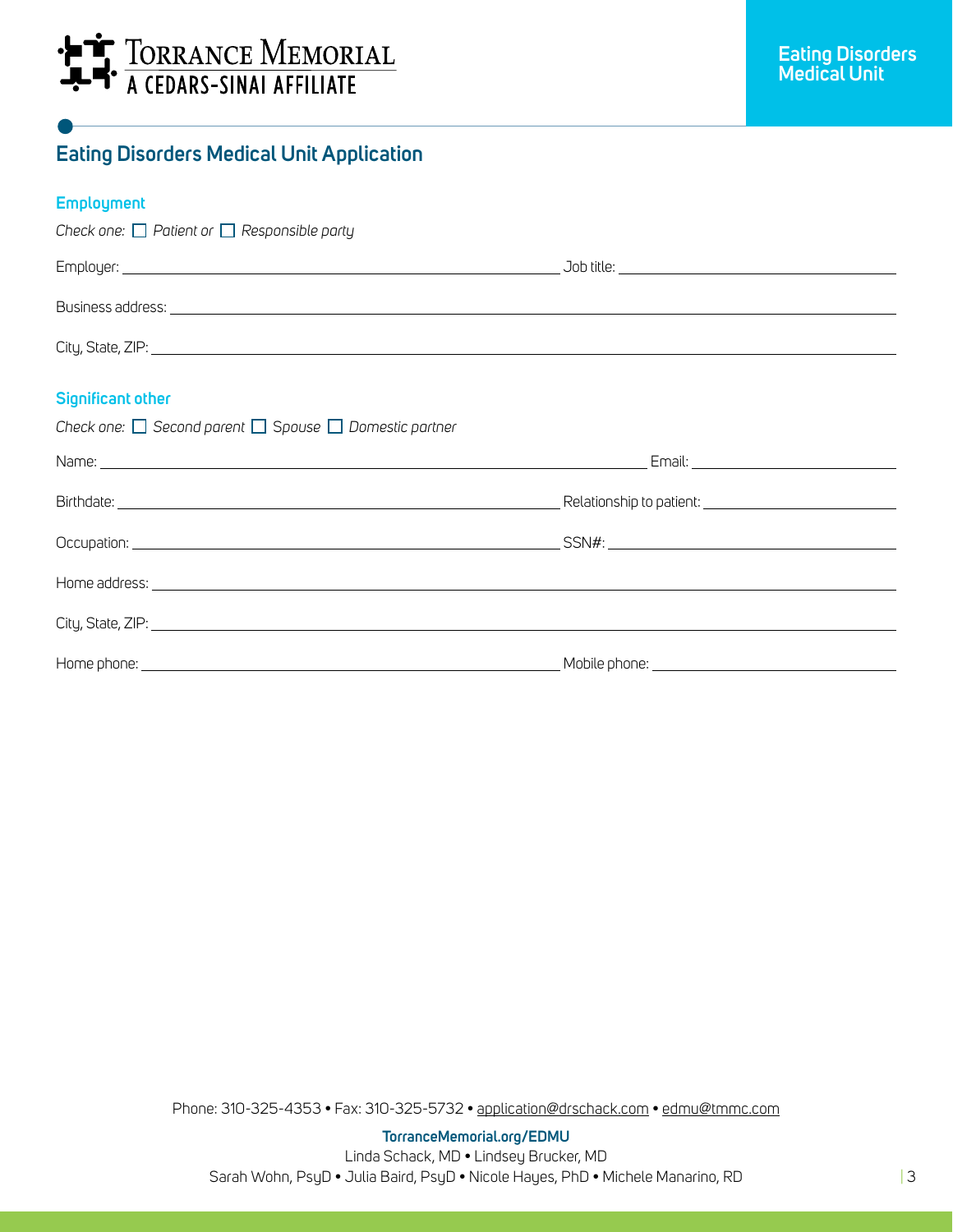# **LE TORRANCE MEMORIAL**

## **Eating Disorders Medical Unit Application**

### **Patient treatment agreement**

*Patient to complete initial items 1-8.*

|                                                                                                                                                                                         | , agree to comply with all recommended treatment. |  |
|-----------------------------------------------------------------------------------------------------------------------------------------------------------------------------------------|---------------------------------------------------|--|
| Patient's name                                                                                                                                                                          |                                                   |  |
| <b>Specifically, I agree to:</b>                                                                                                                                                        |                                                   |  |
| 1. Have a complete physical examination.                                                                                                                                                | Patient's initials:                               |  |
| 2. Consume recommended food calories daily, by eating all presented meals or any portion of meals plus an amount of liquid<br>supplement calorically equivalent to the uneaten portion. | Patient's initials:                               |  |
| 3. Take recommended medications.                                                                                                                                                        | Patient's initials:                               |  |
| 4. Allow laboratory testing as ordered.                                                                                                                                                 | Patient's initials:                               |  |
| 5. Participate in psychotherapy sessions.                                                                                                                                               | Patient's initials:                               |  |
| 6. Comply with program requirements.                                                                                                                                                    | Patient's initials: ___                           |  |
| 7. Stay seated in a chair when not in bed (prolonged standing/walking around room is not permitted).                                                                                    | Patient's initials:                               |  |
| 8. I understand that unhealthy behaviors are not permitted, including cigarette smoking.                                                                                                | Patient's initials:                               |  |
|                                                                                                                                                                                         |                                                   |  |

#### **Family member(s) to initial item 9.**

9. Parent(s), caregiver(s), or significant other(s) agree to attend a minimum of two sessions of family education/support, once per week (can be done via phone/video conference if you are not local). *Family member(s) initials:*

| Signature of patient (even if under 18)                   | Date |  |
|-----------------------------------------------------------|------|--|
| Signature of parent or legal guardian if patient under 18 | Date |  |

Phone: 310-325-4353 • Fax: 310-325-5732 • application@drschack.com • edmu@tmmc.com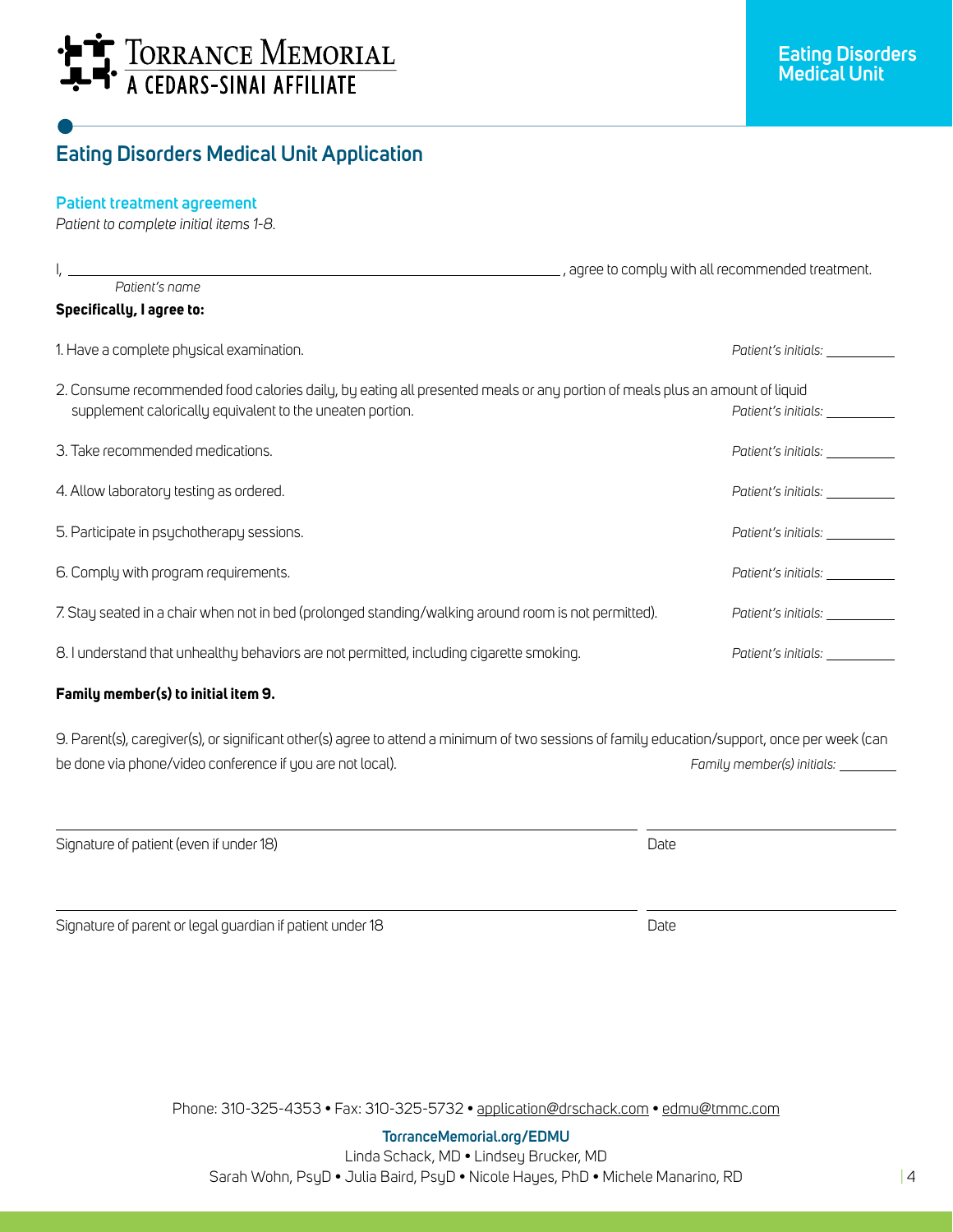# **LE TORRANCE MEMORIAL**

## **Eating Disorders Medical Unit Application**

#### **Communication preferences**

*All patients 18 and older must complete.*

I, , give permission for Linda Schack, MD, Lindsey Brucker, MD, Sarah Wohn, PsyD, Julia Baird, PsyD, Nicole Hayes, PhD, and Michele Manarino, RD, to communicate with the following people regarding the treatment of my eating disorder for the duration of my medical hospitalization (it is strongly recommended that both parents be listed if both are living and in contact with you).

#### *Please list at least one parent or other adult close friend, partner or relative:*

| Name                                         | Relationship                            |
|----------------------------------------------|-----------------------------------------|
| Phone: $\Box$ Home $\Box$ Mobile $\Box$ Work | Alternate phone: □ Home □ Mobile □ Work |
| Email                                        |                                         |
| Name                                         | Relationship                            |
| Phone: $\Box$ Home $\Box$ Mobile $\Box$ Work | Alternate phone: □ Home □ Mobile □ Work |
| Signature of patient                         | Date                                    |

Phone: 310-325-4353 • Fax: 310-325-5732 • application@drschack.com • edmu@tmmc.com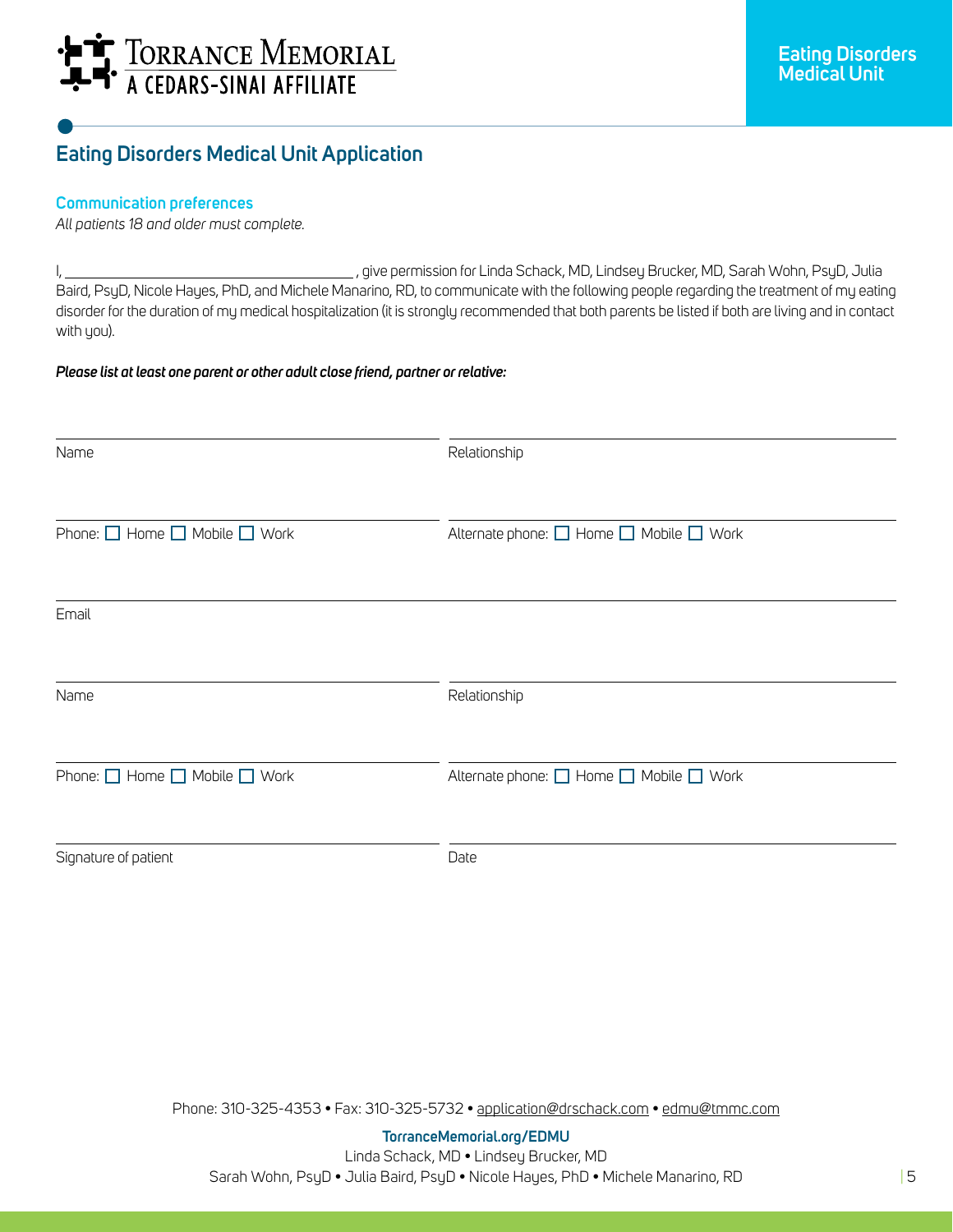

## **Eating Disorders Medical Unit Application**

#### **Current treatment professionals**

*To be completed by patient and/or parent.*

*Please list all health professionals involved in the treatment of your eating disorder within the past three years:*

| I agree to the release of information between Linda Schack, MD, Lindsey Brucker, MD, Sarah Wohn, PsyD, Julia Baird, PsyD, Nicole Hayes,                                                                                              |
|--------------------------------------------------------------------------------------------------------------------------------------------------------------------------------------------------------------------------------------|
|                                                                                                                                                                                                                                      |
|                                                                                                                                                                                                                                      |
| Date: <u>Date: Sale Barbara and Barbara and Barbara and Barbara and Barbara and Barbara and Barbara and Barbara and Barbara and Barbara and Barbara and Barbara and Barbara and Barbara and Barbara and Barbara and Barbara and </u> |
|                                                                                                                                                                                                                                      |

Phone: 310-325-4353 • Fax: 310-325-5732 • application@drschack.com • edmu@tmmc.com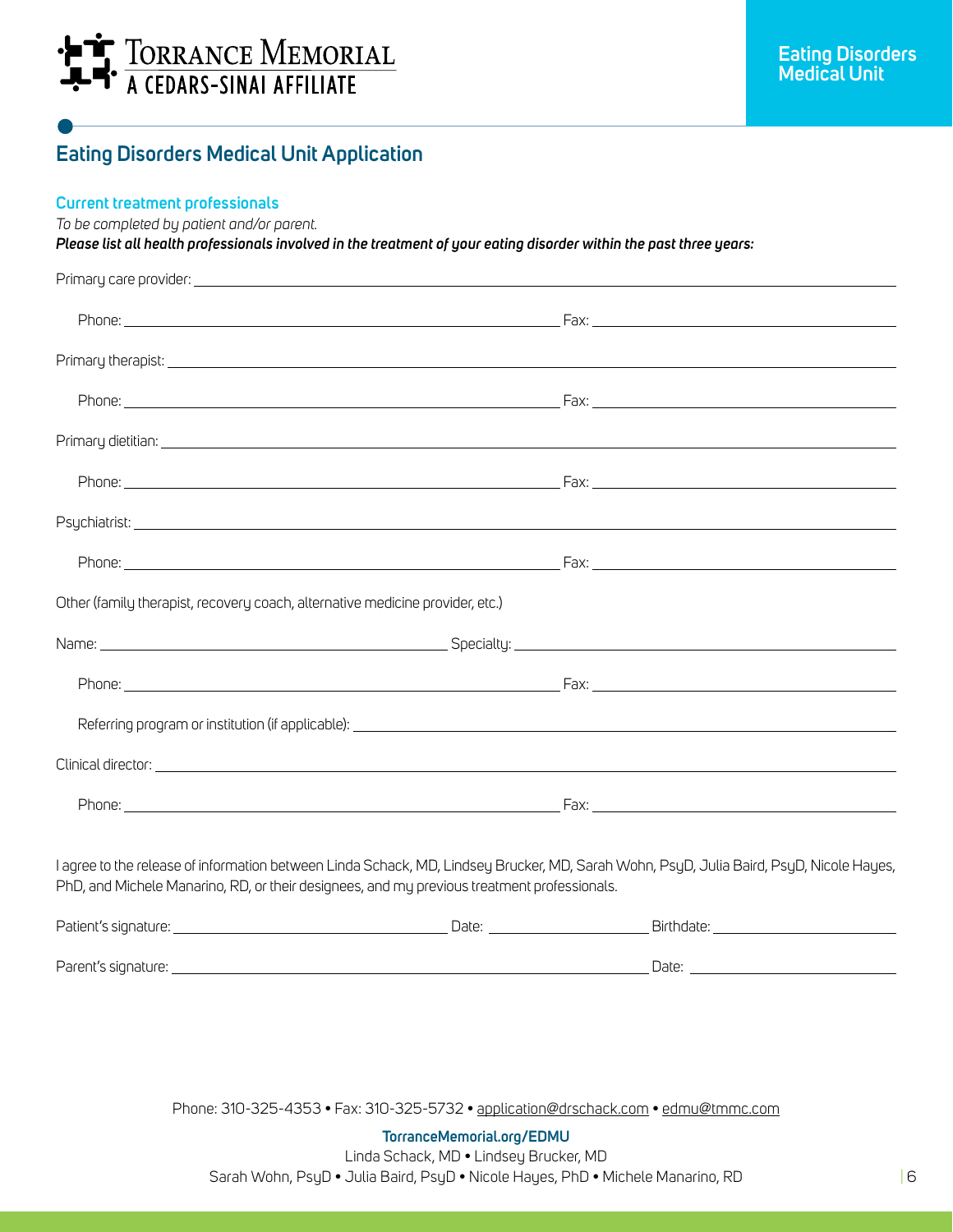# **F** TORRANCE MEMORIAL<br>- - A CEDARS-SINAI AFFILIATE

## **Eating Disorders Medical Unit Application**

### **Financial Information**

#### **Insurance**

The hospital requires PPO insurance coverage.

Dr. Schack's billing is separate from the hospital's, so her office will bill your insurance company. If you receive a reimbursement check for Dr. Schack's portion of your hospitalization, we appreciate you promptly sending us a check for the same amount. Dr. Schack will accept this amount as payment in full for her services provided during your hospitalization.

#### **Nutritional supplements**

*To be completed by financially responsible party.* 

Most patients who are admitted for medical stabilization related to an eating disorder benefit from nutritional supplementation. The choice of supplements is individualized; examples of frequently used supplements include calcium, potassium, magnesium, phosphorus, multivitamins, vitamin B12, B complex and probiotics (beneficial bacteria used to improve intestinal health).

Our hospital formulary is somewhat limited in this area. Therefore, our practice is to stock our own supplements and provide them when there is no equivalent hospital formulary product. We have most supplements on hand and can provide them to patients immediately. No sales tax is collected since physician-provided supplements are considered medical treatment.

Patients will be billed for supplements at the suggested retail price.

| $\Box$ I am providing my credit card information to cover the charges for recommended supplements. |               | Initials: <b>Alice 1999</b> |
|----------------------------------------------------------------------------------------------------|---------------|-----------------------------|
| $\Box$ I am able to swallow vitamin-sized pills.                                                   |               |                             |
| $\Box$ I have difficulty swallowing vitamin-sized pills.                                           |               |                             |
|                                                                                                    |               |                             |
|                                                                                                    |               |                             |
|                                                                                                    |               |                             |
|                                                                                                    |               |                             |
| Signature:                                                                                         | Printed name: |                             |

Phone: 310-325-4353 • Fax: 310-325-5732 • application@drschack.com • edmu@tmmc.com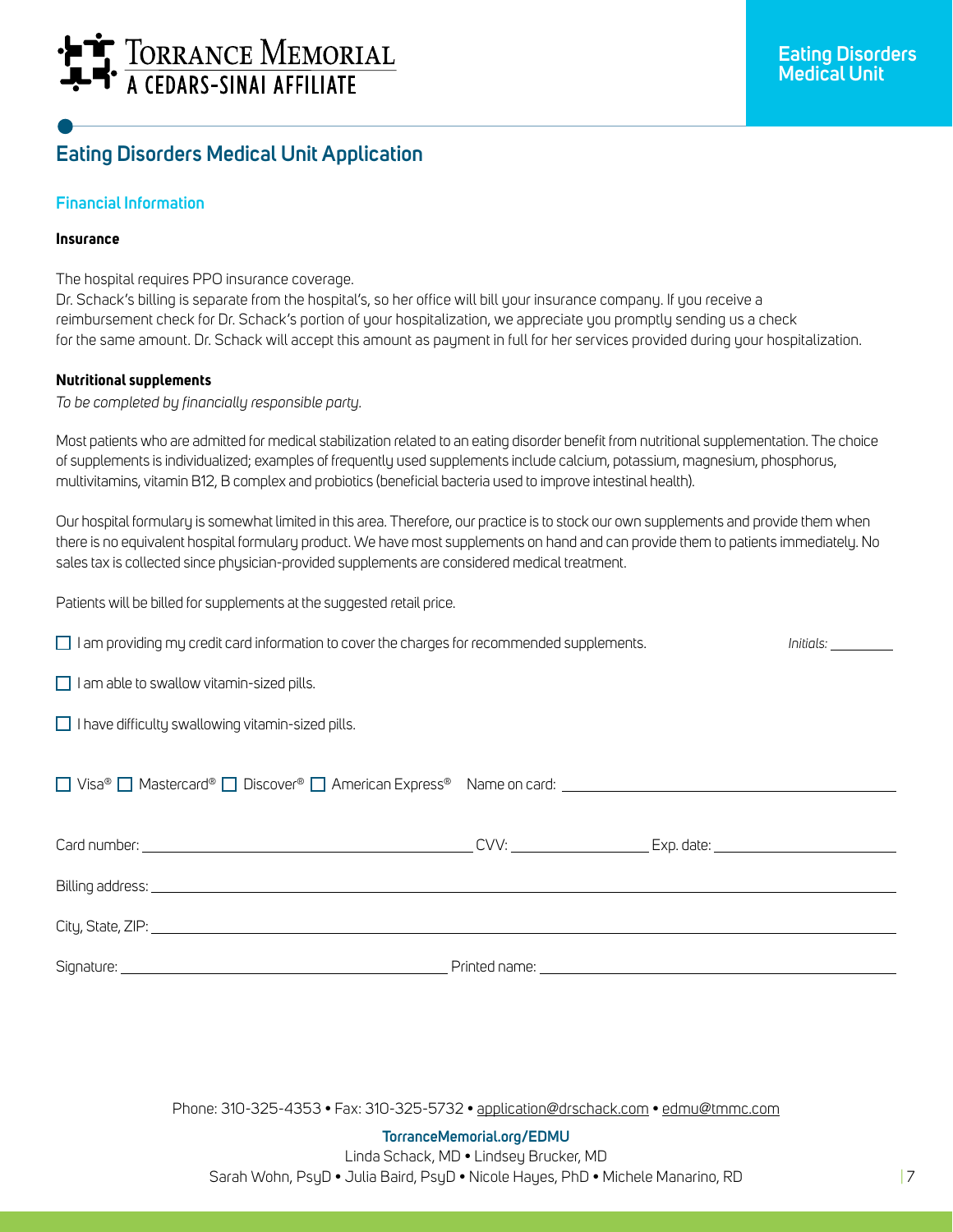# **F** TORRANCE MEMORIAL<br>- A CEDARS-SINAL AFFILIATE

# **Eating Disorders Medical Unit Application**

*For the patient to complete.*

 $\overline{\phantom{a}}$ 

L

 $\overline{\phantom{a}}$ 

L

 $\overline{\phantom{a}}$ 

L

 $\overline{\phantom{a}}$ 

Tell us a bit about yourself. Please answer the following questions as comprehensively as possible, so that we can best help you.

Why have you decided to seek help at this time?

What made you choose Torrance Memorial Medical Center's Medical Stabilization Program, as opposed to other treatment programs?

What are your goals for this hospital stay?

What are your current medical problems?

Patient's name: Date: Completed by:

Phone: 310-325-4353 • Fax: 310-325-5732 • application@drschack.com • edmu@tmmc.com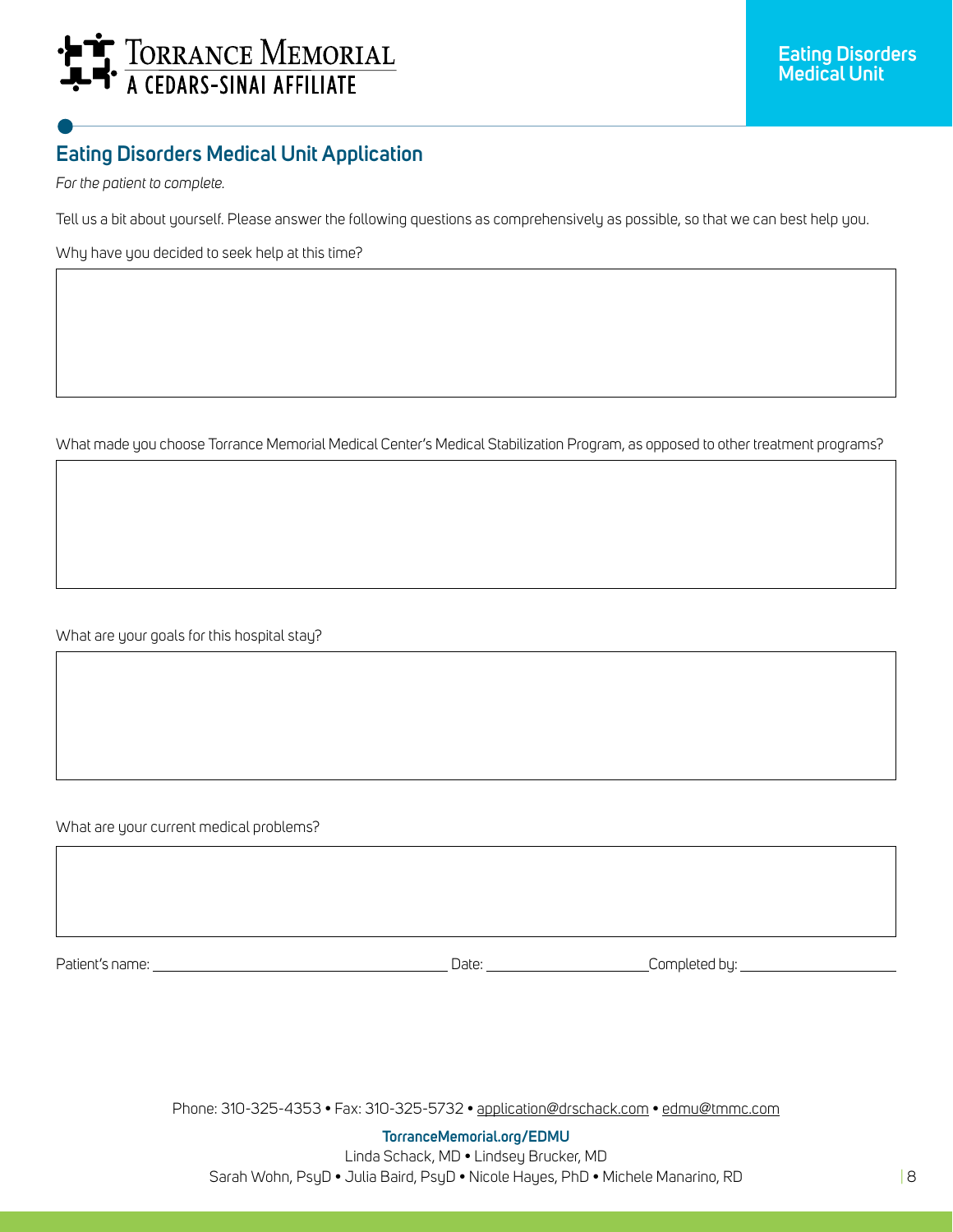# HIT TORRANCE MEMORIAL

## **Eating Disorders Medical Unit Application**

### **Treatment history**

*I have been in one or more intensive outpatient (IOP), partial hospital (PHP), residential, inpatient or medical stabilization programs.*

No *Please skip pages 9-10.*

Yes *Please complete pages 9-10.* 

#### *Please list previous treatment programs, starting with the most recent (fill in as much information as you can).*

| Type of program (check one): $\Box$ Psychiatric inpatient $\Box$ Medical stabilization $\Box$ Residential $\Box$ PHP $\Box$ IOP $\Box$ Other |
|----------------------------------------------------------------------------------------------------------------------------------------------|
|                                                                                                                                              |
|                                                                                                                                              |
|                                                                                                                                              |
|                                                                                                                                              |
|                                                                                                                                              |
| Type of program (check one): □ Psychiatric inpatient □ Medical stabilization □ Residential □ PHP □ IOP □ Other                               |
|                                                                                                                                              |
|                                                                                                                                              |
|                                                                                                                                              |
|                                                                                                                                              |
|                                                                                                                                              |
| Type of program (check one): $\Box$ Psychiatric inpatient $\Box$ Medical stabilization $\Box$ Residential $\Box$ PHP $\Box$ IOP $\Box$ Other |
|                                                                                                                                              |
|                                                                                                                                              |
| Clinical director: www.assetting.com/www.assetting.com/www.assetting.com/www.assetting.com/www.asset                                         |
|                                                                                                                                              |
| Phone: 310-325-4353 • Fax: 310-325-5732 • application@drschack.com • edmu@tmmc.com                                                           |
| TorranceMemorial.org/EDMU                                                                                                                    |
| Linda Schack, MD . Lindsey Brucker, MD                                                                                                       |

Sarah Wohn, PsyD • Julia Baird, PsyD • Nicole Hayes, PhD • Michele Manarino, RD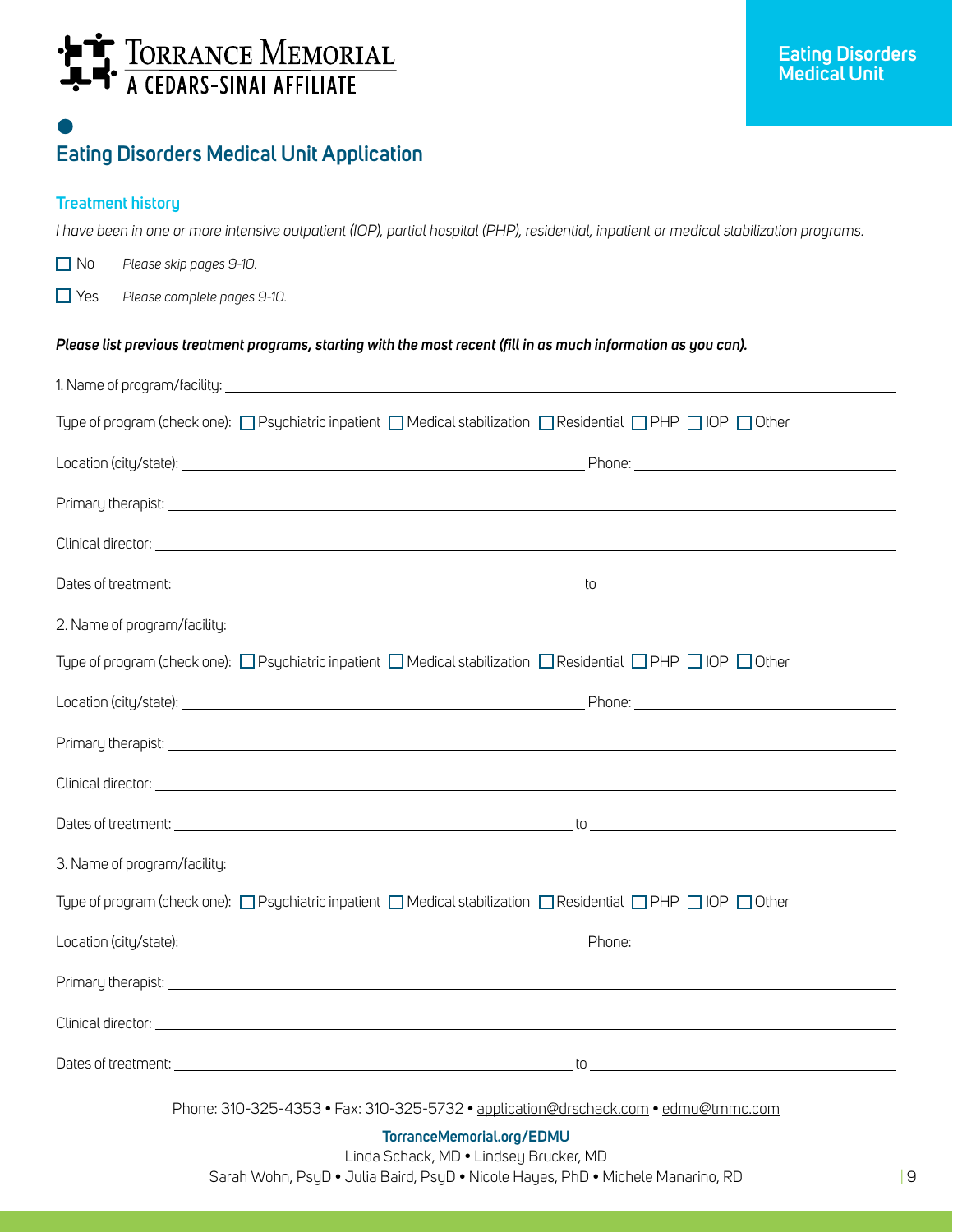# **A TORRANCE MEMORIAL**

| Type of program (check one): □ Psychiatric inpatient □ Medical stabilization □ Residential □ PHP □ IOP □ Other                                                                                                                 |                                                                                                                                                                                                                                      |
|--------------------------------------------------------------------------------------------------------------------------------------------------------------------------------------------------------------------------------|--------------------------------------------------------------------------------------------------------------------------------------------------------------------------------------------------------------------------------------|
|                                                                                                                                                                                                                                |                                                                                                                                                                                                                                      |
|                                                                                                                                                                                                                                |                                                                                                                                                                                                                                      |
|                                                                                                                                                                                                                                |                                                                                                                                                                                                                                      |
|                                                                                                                                                                                                                                |                                                                                                                                                                                                                                      |
|                                                                                                                                                                                                                                |                                                                                                                                                                                                                                      |
| Type of program (check one): $\Box$ Psychiatric inpatient $\Box$ Medical stabilization $\Box$ Residential $\Box$ PHP $\Box$ IOP $\Box$ Other                                                                                   |                                                                                                                                                                                                                                      |
|                                                                                                                                                                                                                                |                                                                                                                                                                                                                                      |
|                                                                                                                                                                                                                                |                                                                                                                                                                                                                                      |
|                                                                                                                                                                                                                                |                                                                                                                                                                                                                                      |
|                                                                                                                                                                                                                                |                                                                                                                                                                                                                                      |
| If more than five, list names of additional programs and year of treatment.                                                                                                                                                    |                                                                                                                                                                                                                                      |
|                                                                                                                                                                                                                                |                                                                                                                                                                                                                                      |
|                                                                                                                                                                                                                                |                                                                                                                                                                                                                                      |
| Program: New Year: New Year: New Year: New Year: New Year: New Year: New Year: New Year: New Year: New Year: New Year: New Year: New Year: New Year: New Year: New Year: New Year: New Year: New Year: New Year: New Year: New |                                                                                                                                                                                                                                      |
|                                                                                                                                                                                                                                |                                                                                                                                                                                                                                      |
|                                                                                                                                                                                                                                |                                                                                                                                                                                                                                      |
| Program: 2008 - 2008 - 2008 - 2009 - 2010 - 2010 - 2010 - 2010 - 2010 - 2010 - 2010 - 2010 - 2010 - 2010 - 201                                                                                                                 | $Year:$ Year:                                                                                                                                                                                                                        |
| Lindsey Brucker, MD, Sarah Wohn, PsyD, Julia Baird, PsyD, Nicole Hayes, PhD, and Michele Manarino, RD, or their designees, and the<br>above listed providers and their designees.                                              | agree to the release of information between Linda Schack, MD, والمستخدم المنافسين المستخدم المستخدم المستخدم المستخدم المستخدم المستخدم                                                                                              |
|                                                                                                                                                                                                                                | Date: <u>Date: Sale and Sale and Sale and Sale and Sale and Sale and Sale and Sale and Sale and Sale and Sale and Sale and Sale and Sale and Sale and Sale and Sale and Sale and Sale and Sale and Sale and Sale and Sale and Sa</u> |

Phone: 310-325-4353 • Fax: 310-325-5732 • application@drschack.com • edmu@tmmc.com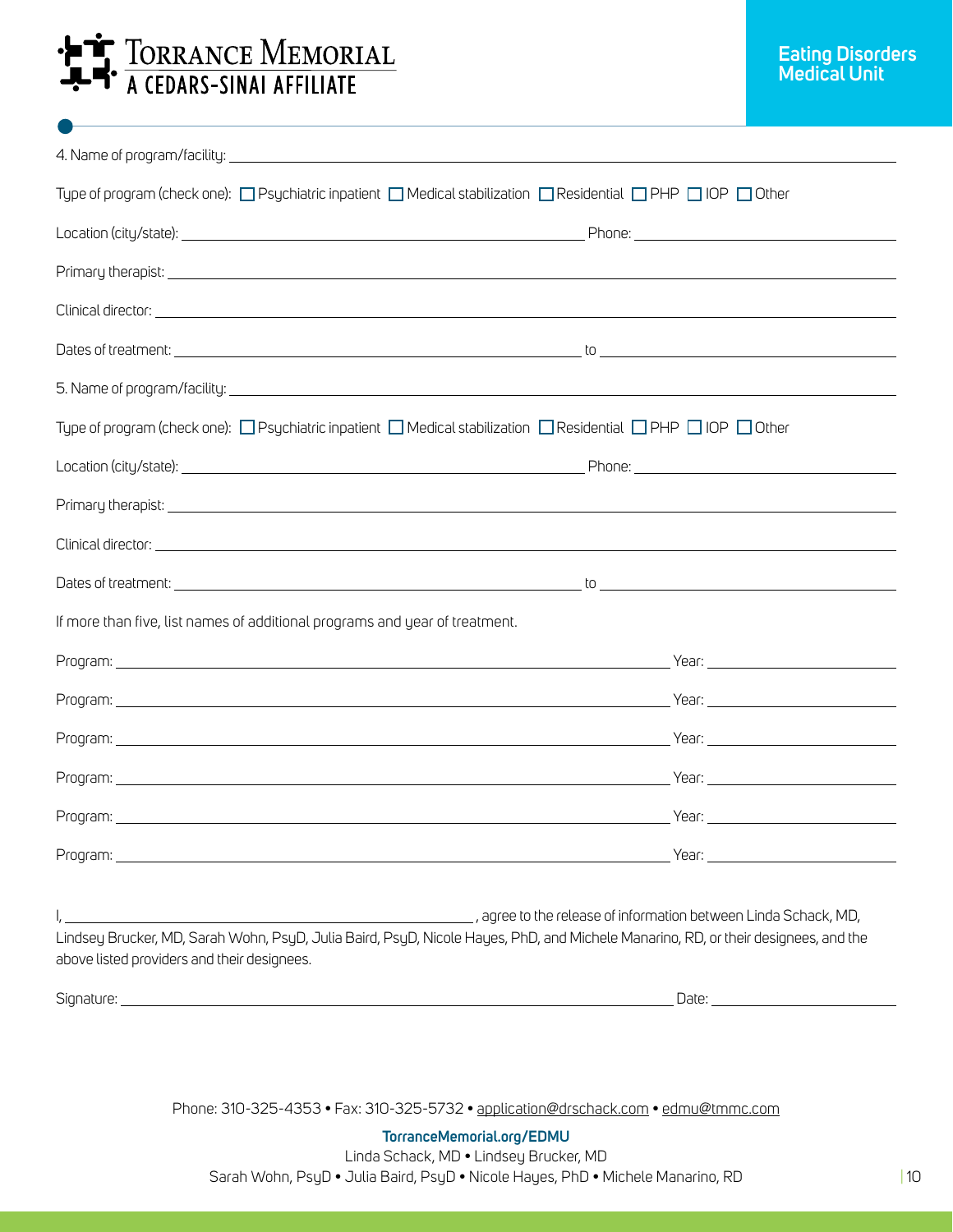# **AT TORRANCE MEMORIAL**<br>**- F** A CEDARS-SINAI AFFILIATE

Have you ever left a program against medical or professional advice?

□ No

 $\overline{\phantom{a}}$ 

Yes – name of program:

If yes, please describe what happened, and your reason for leaving.

#### **Admission preference:**

 $\Box$  As soon as possible, when a bed is available.

 $\Box$  Contingent upon travel plans/need lead time.

Specific week requested: (Admissions are generally scheduled in the mornings, Monday through Thursday.)

Other: contract the contract of the contract of the contract of the contract of the contract of the contract of the contract of the contract of the contract of the contract of the contract of the contract of the contract o

Phone: 310-325-4353 • Fax: 310-325-5732 • application@drschack.com • edmu@tmmc.com